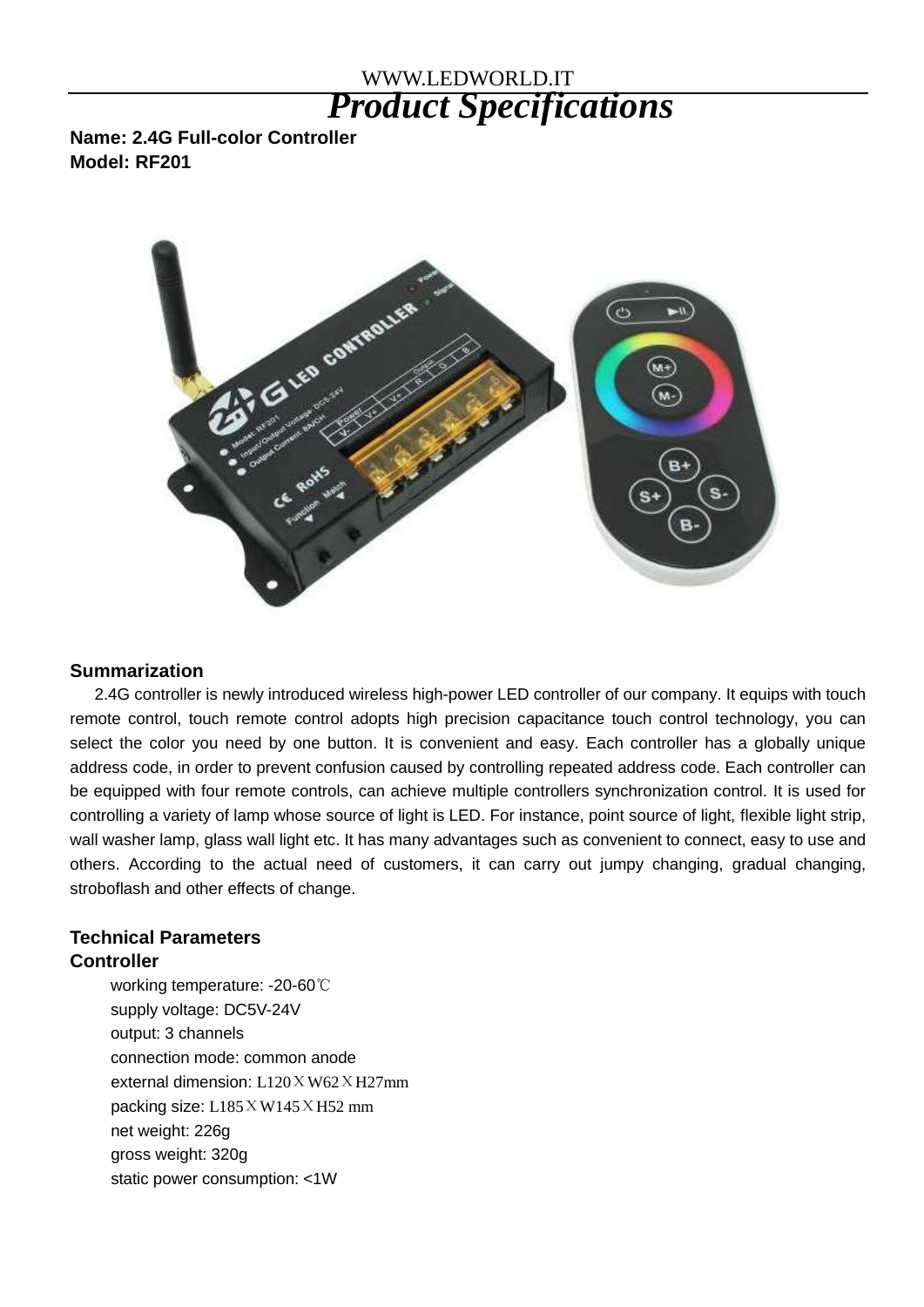output current: <8A (each channel) output power: 12V:<288W, 24V:<576W

### **Touch Remote Control**

 working temperature: -20-60℃ power supply mode: AAA \* 3 supply voltage: 1.5V \* 3 transmission frequency: 2.4Ghz standby power consumption: 0.015mW standby current: 60uA working current: 200uA emission current: 10mA remote distance: about 30m standby time: 6 months remote control weight: 94g

### **External Dimension (mm)**



Figure 1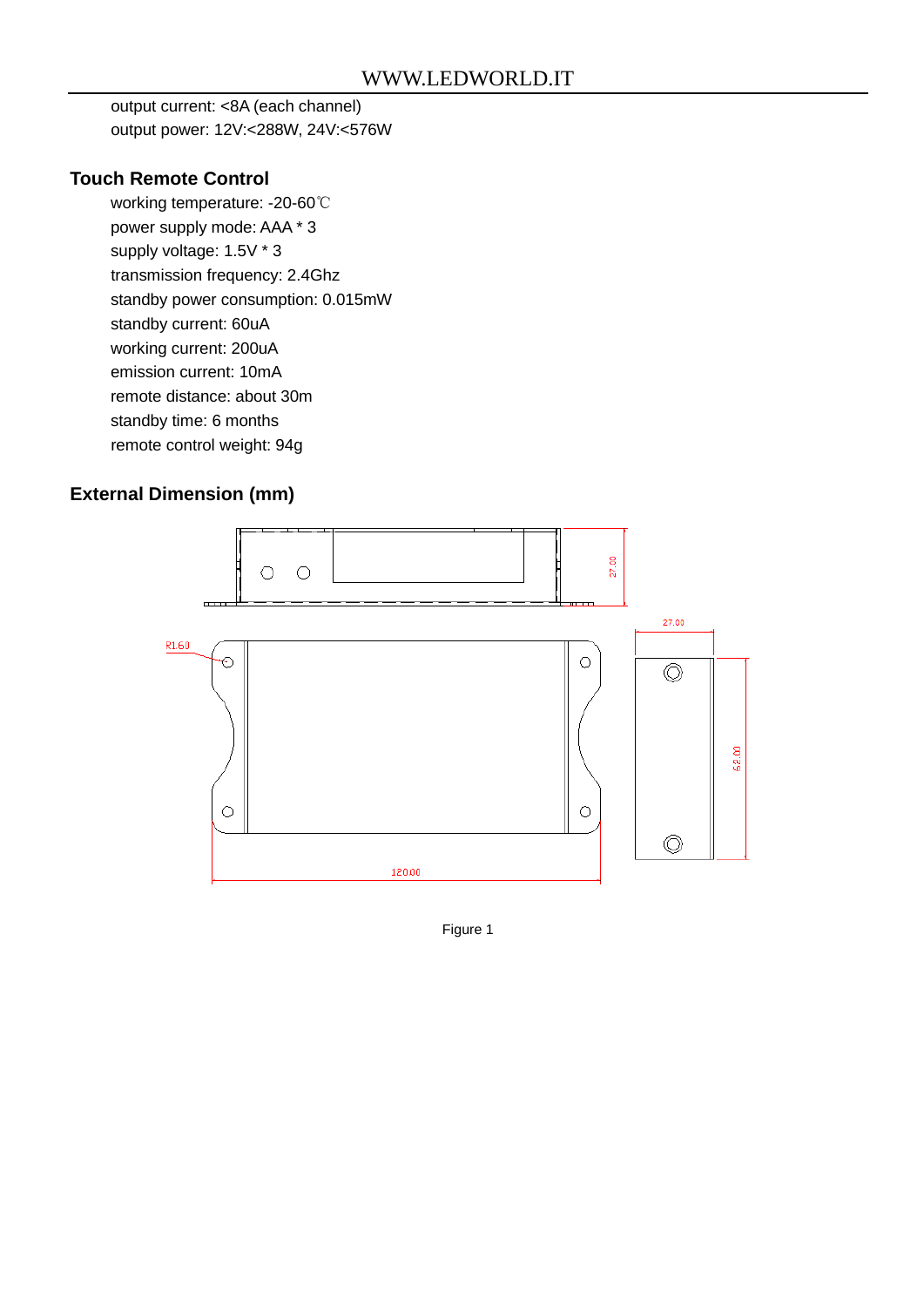#### **Controller Instruction for Use**



Figure 2

- 1. Antenna: 2.4G remote control signal receiving antenna;
- 2. Function: on/off and mode key, long press the button, you can turn on/off the output of controller, short press the button, you can switch the mode;
- 3. Match: match code key, refer to 4 for use methods; clear code, in the process of using controller, if you no longer want to use the remote control that already code, then you can achive it by clearing code, methods of operation: controller is powered off, press and hold "Match" key, then power on, test it with remote control, if you could not control with the remote control, indicates the operation is successful, otherwise repeat this operation.
- 4. DIP: as shown in Figure 3. It is used for matching four groups of address codes of the controller.



Figure 3

- 5. Power: power indicator, it lights when connected with external power supply;
- 6. Signal: RF signal indicator, it flashes when receiving correct remote control signal;
- 7. Input/ Output interface: the controller power supply input and load output port, please refer to Figure 4 and Table 1 for detailed description.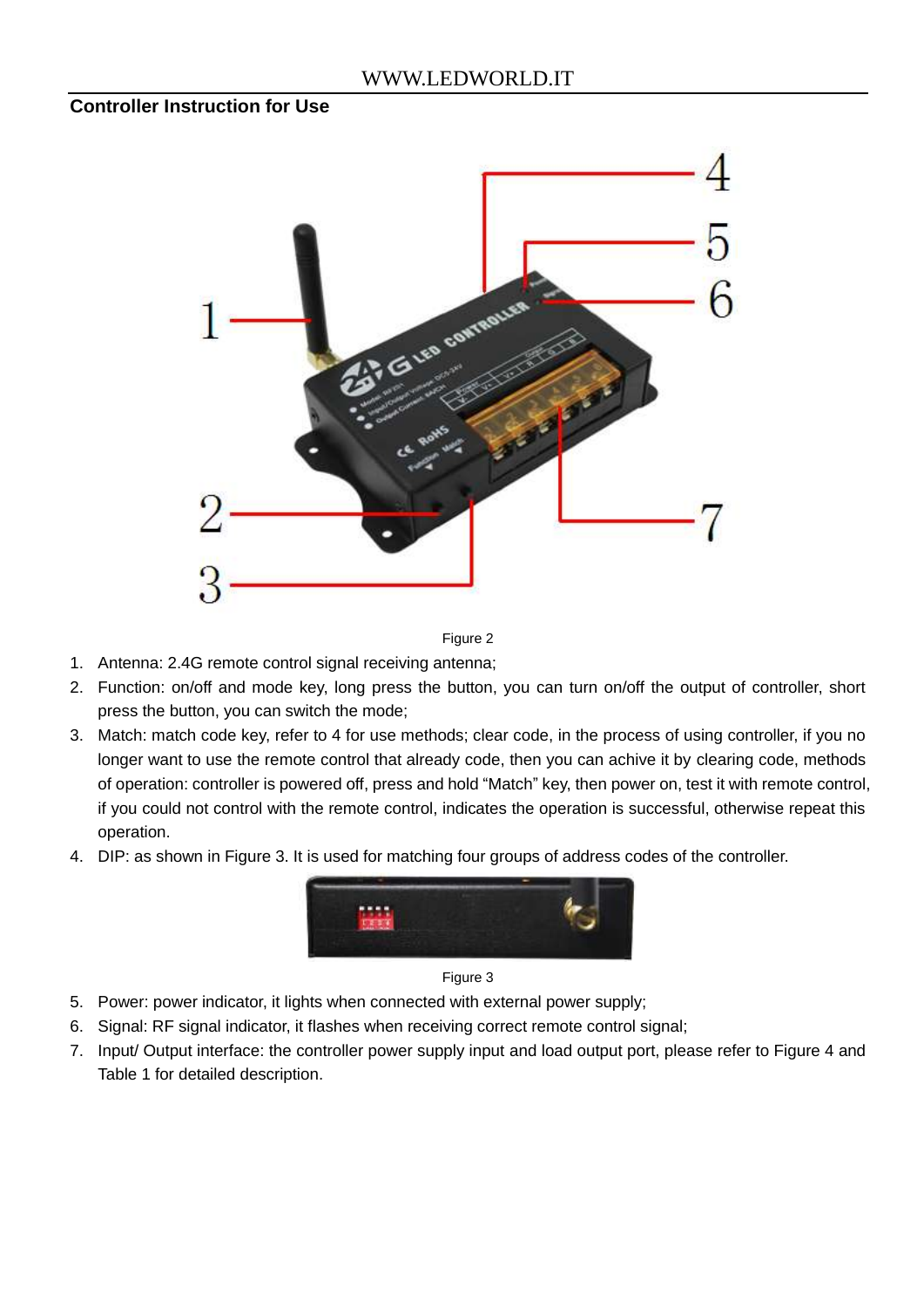

Figure 4

| No. | Name | Type   | <b>Description</b>        |  |
|-----|------|--------|---------------------------|--|
|     | V-   | Input  | The negative power supply |  |
| 2   | V+   | Input  | The positive power supply |  |
| 3   | V+   | Output | Common terminal           |  |
| 4   | R    | Output | Red                       |  |
| 5   | G    | Output | Green                     |  |
| 6   | в    | Output | <b>Blue</b>               |  |

Table 1

## **Remote Control Direction for use**



5. brightness+ 6. brightness- 7. speed+ 8. speed- 9. color pulley key

1. Match the code of remote control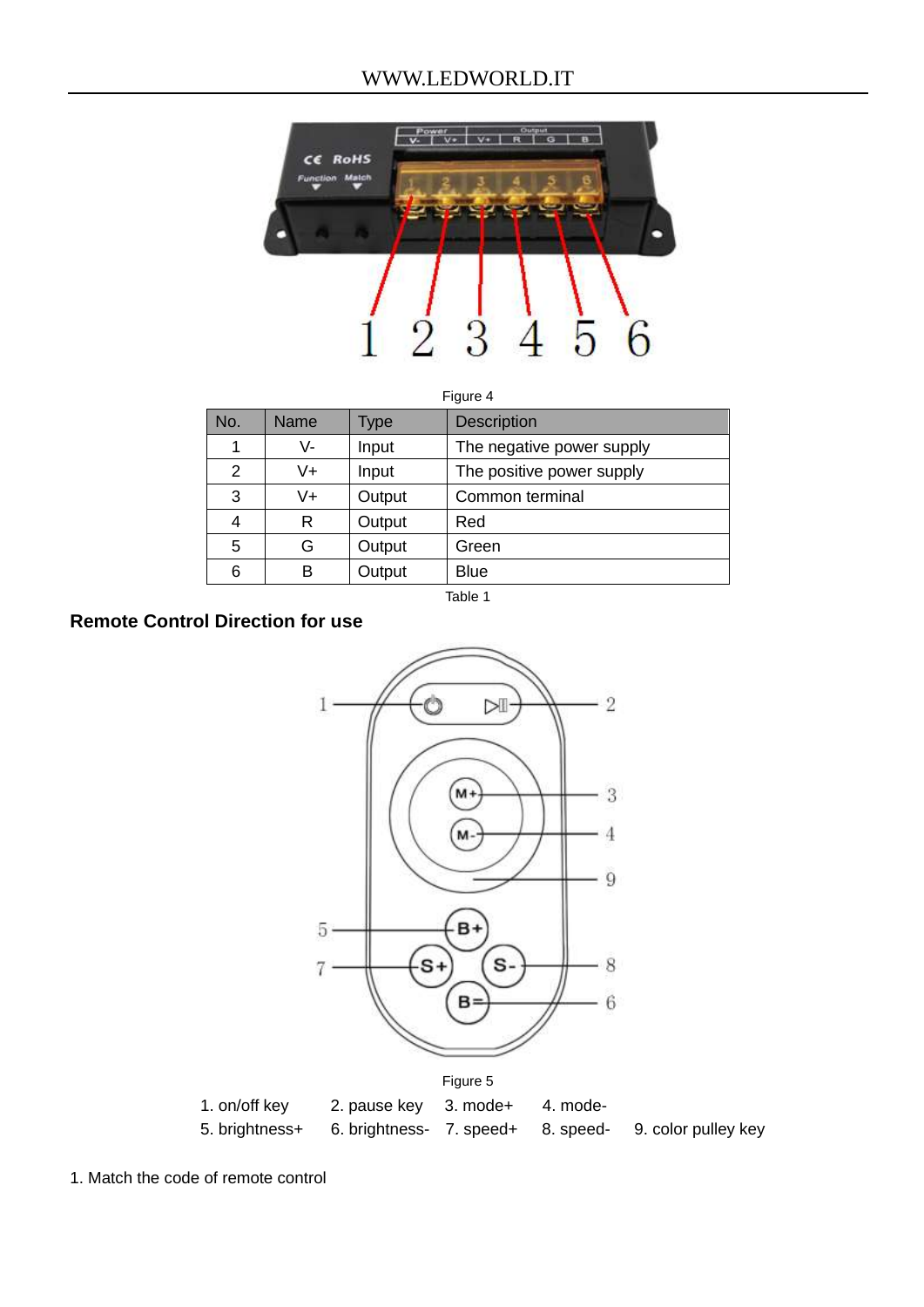The controller can be controlled simultaneously by four remote controls, firstly, you need to match the controller with remote control. When matching code, you need to use "match" with "DIP". In the working process of controller, if the first dial is "on" (Figure 6), press the "Match" key, and then press on/off key on remote control, if the indicator "Signal" flashes, that means the address code is matched successfully, other three groups is the same.





#### 2. Button Description

There are 64 touch keys (points) on the panel of touch remote control, the function of each key is as below:

- (1) on/off key: you can turn on/off controller output at any state;
- (2) pause key, in dynamic mode, you can make the controller stop at the current state;
- (3) mode increase key, when the current control mode is pulley mode, if you want to realize the mode of M+ key, you can press this button;
- (4) mode reduce key, when the current control mode is pulley mode, if you want to realize the mode of M+ key, you can press this button;
- (5) brightness increase key, every time you press this button, the brightness series add 1, altogether 25 levels;
- (6) brightness reduce key, every time you press this button, the brightness series minus 1, altogether 25 levels;
- (7) speed increase key, every time you press this button, the speed series add 1, altogether 100 levels;
- (8) speed reduce key, every time you press this button, the speed series minus 1, altogether 100 levels;
- (9) multicolor pulley touch key, static mode choose key, more than 55 touch points, the button has two function:
	- 1) pulley static color choice key, so when the current control mode is M key mode (color), if must realize pulley static color, you can press this key;
	- 2) pulley color switch key, you can switch static color as the pulley shown.
- 3. Power supply management

Stop to use the remote more than 15-20s, the remote control will enter the standby state automatically, to extend the battery life. Color ring can not be used at this time, The next time use, first touch key wake up the remote control, then the remote will come back to the normal working state.

4. The standard change functions of M key standards change model table:

| <b>No</b> | <b>Patterns</b> | <b>Remarks</b>                                      | <b>No</b> | <b>Patterns</b>    | <b>Remarks</b>                            |
|-----------|-----------------|-----------------------------------------------------|-----------|--------------------|-------------------------------------------|
|           | Static red      | Brightness is adjustable,<br>Speed is unadjustable. | 12        | Red stroboflash    | Speed and<br>brightness<br>are adjustable |
| っ         | Static green    |                                                     | 13        | Green stroboflash  |                                           |
| 3         | Static blue     |                                                     | 14        | Blue stroboflash   |                                           |
| 4         | Static purple   |                                                     | 15        | Purple stroboflash |                                           |
| 5         | Static yellow   |                                                     | 16        | Cyan stroboflash   |                                           |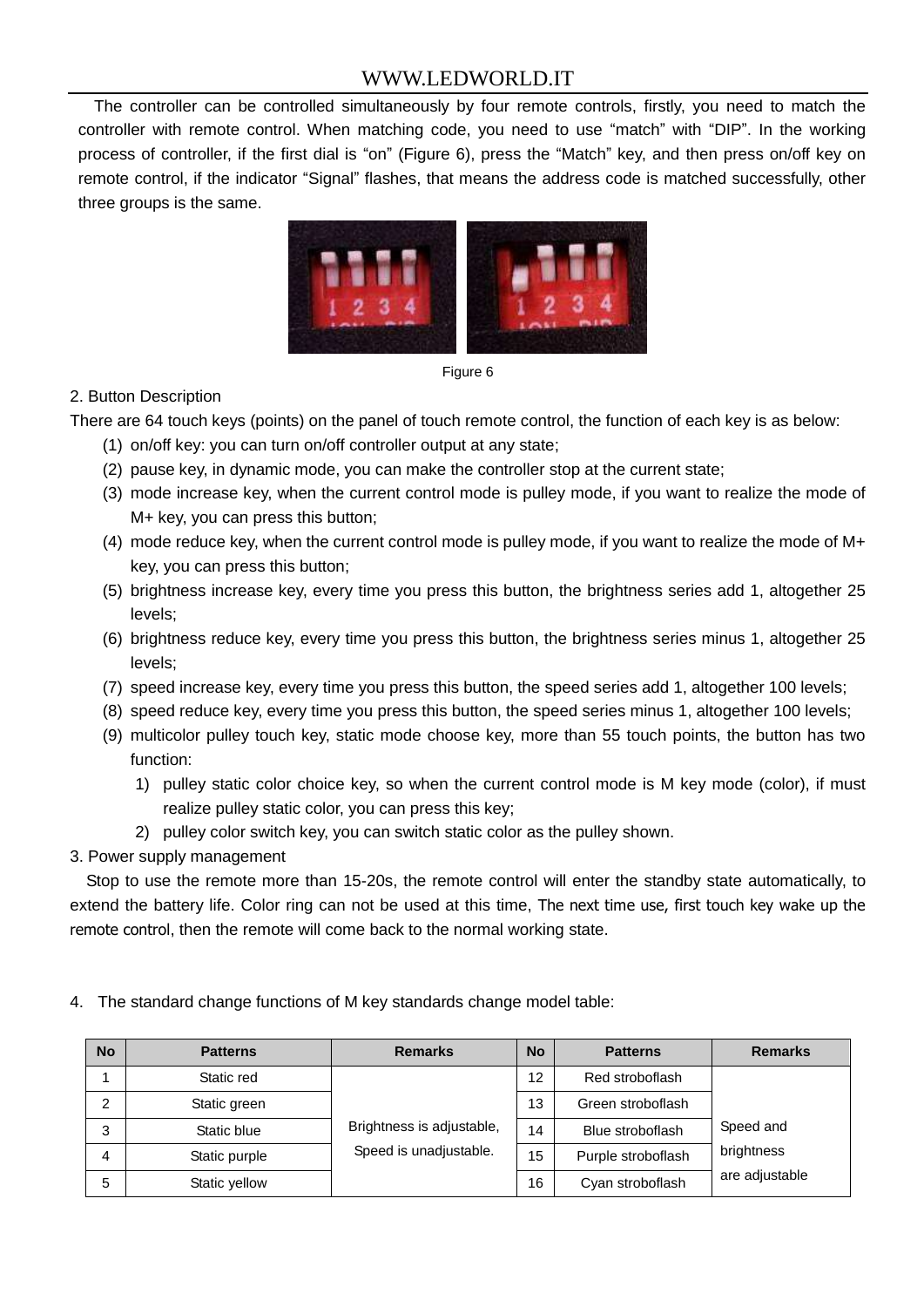| 6  | Static cyan                  |                                        | 17 | Yellow stroboflash   |                                              |
|----|------------------------------|----------------------------------------|----|----------------------|----------------------------------------------|
| 7  | Static white                 |                                        | 18 | White stroboflash    |                                              |
| 8  | Three-color jumpy changing   |                                        | 19 | R/B crossfade        | Speed is                                     |
| 9  | Three-color gradual changing | Speed and brightness are<br>adjustable | 20 | <b>B/G</b> crossfade | adjustable,<br>brightness is<br>unadjustable |
| 10 | Seven-color jumpy changing   |                                        | 21 | G/R crossfade        |                                              |
| 11 | Seven-color gradual changing |                                        | 22 | Automatic mode       |                                              |

#### Table 2

# **Typical Application**

The controller can achieve synchronous control, that is one remote control can control multiple controllers at the same time, to achieve synchronous control function. The series 2.4G controllers can be equipped with four remote controls, easy for user to use. As shown in Figure 7, one remote control can control four controllers at the same time (not only can control four controllers simultaneously, as long as the controller is in the emission range of remote control, it can be controlled)